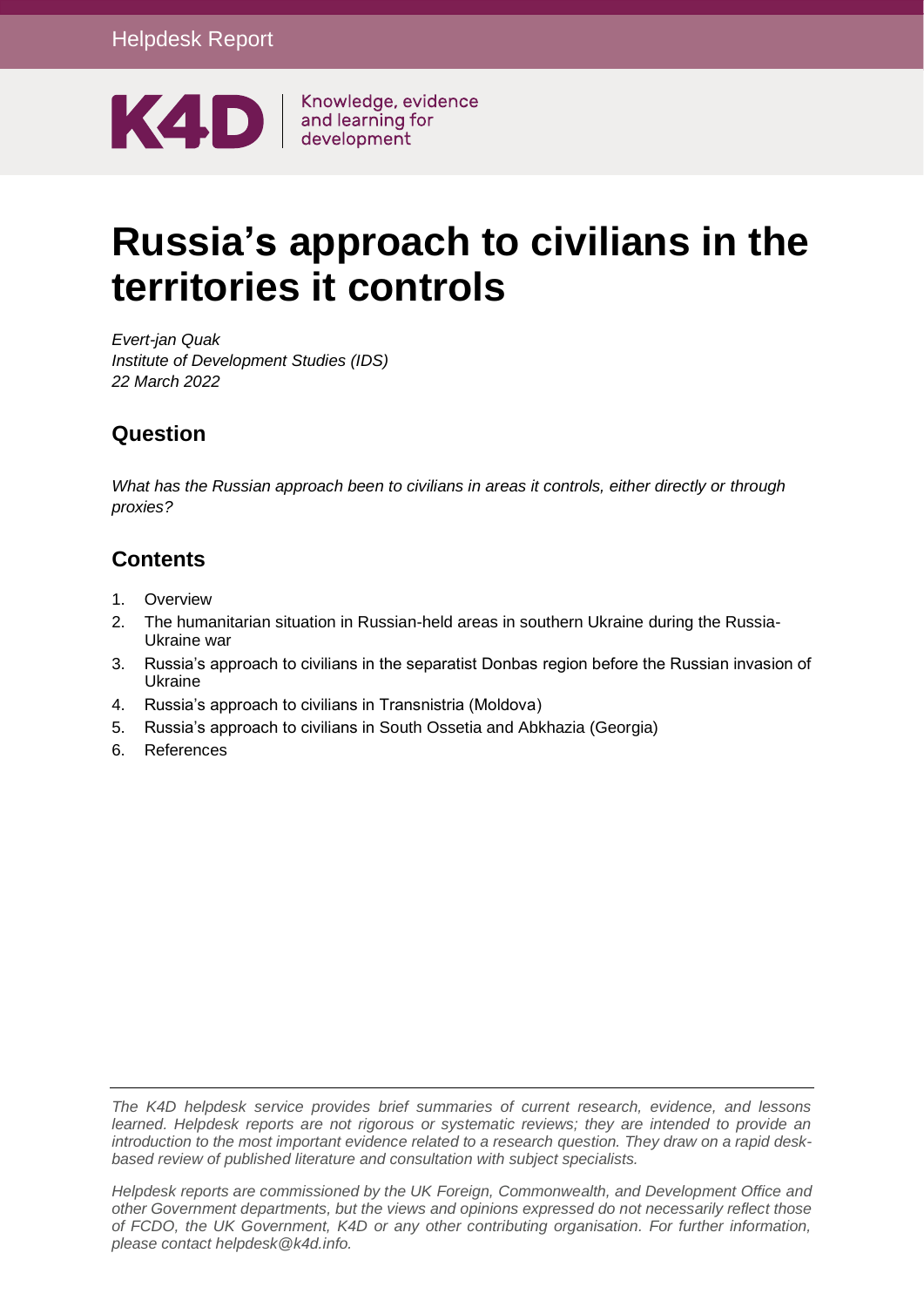# <span id="page-1-0"></span>**1. Overview**

This rapid review synthesises the literature from academic sources, knowledge institutions, nongovernmental organisations (NGOs), and trusted independent media outlets on the approach used by the Russian government to provide any support or services to civilians in the territories it controls. The rapid review concludes that Russia provides economic, social, government, and military support to de facto states that it controls, such as Abkhazia, South Ossetia, Transnistria and the Donbas region. Russia covers large parts of the state's budget of these separatist regions; pays the salaries to civil servants; pays most of the pensions; provides gas subsidies; invests heavily in infrastructure and buildings; makes it easy to obtain the Russian citizenship for the people who live in these regions; and gives easy access to scholarships in Russia and promotes the Russian language through cultural exchange.

This review uses the term aid referring to a wide range of support, such as humanitarian, social safety nets, basic services, infrastructure, state development, and security. Due to the lack of transparency on the Russian aid money that flows into the regions that are the subject of this review, it is impossible to show disaggregated data, but rather a broader overview of Russian aid to these regions.

Most of the time, Russia used humanitarian aid and assistance to provide for the civilians in these regions. During armed conflict it provided, to some extent, food and medicines to the people. However, from the literature it is clear that Russia has used humanitarian aid and assistance mainly as an instrument to pursue broader policy goals that could not be defined as humanitarian in nature. Russia often relied on the language of humanitarianism to strengthen its credentials as a neutral and impartial actor, for example in Georgian and Moldovan context and to justify its continued support for the residents and de facto authorities of Abkhazia, South Ossetia, and Transnistria, notwithstanding the Georgian and Moldovan protests against its continued involvement, to secure its aim to strengthen the political and social ties with these regions while weakening their allegiance to Georgia and Moldova. The claim of "neutrality", however, is no longer at play now Russia has invaded Ukraine and started the war with Ukraine in February 2022.

Russia's funding into de facto states is off the state budget, and therefore lacking any transparency. As the humanitarian activities to the Donbas region in eastern Ukraine demonstrate, the Russian state is not willing to allow scrutiny of their humanitarian aid by independent organisations. Mistrust, corruption, and the use of aid for propaganda, even smuggling arms into the separatist region, are commonly mentioned by trusted sources. After a conflict becomes more stabilised, Russia's humanitarian aid becomes more of a long-term strategic "friendship", often sealed in a treaty to integrate the region into the Russian sphere, such as the cases of South Ossetia, Abkhazia, and Transnistria clearly show. Although all these separatist regions rely on Russia (economically, politically, and through Russia's military presence), this does not mean that they always do exactly what Russia wants, which is particularly the case for Abkhazia and Transnistria.

# <span id="page-1-1"></span>**2. The humanitarian situation in Russian-held areas in southern Ukraine during the Russia-Ukraine war**

Russian troops currently occupy and control several cities and municipalities in southern Ukraine, such as Berdyansk, Kherson and Melitopol, after they were taken by force since the launch of a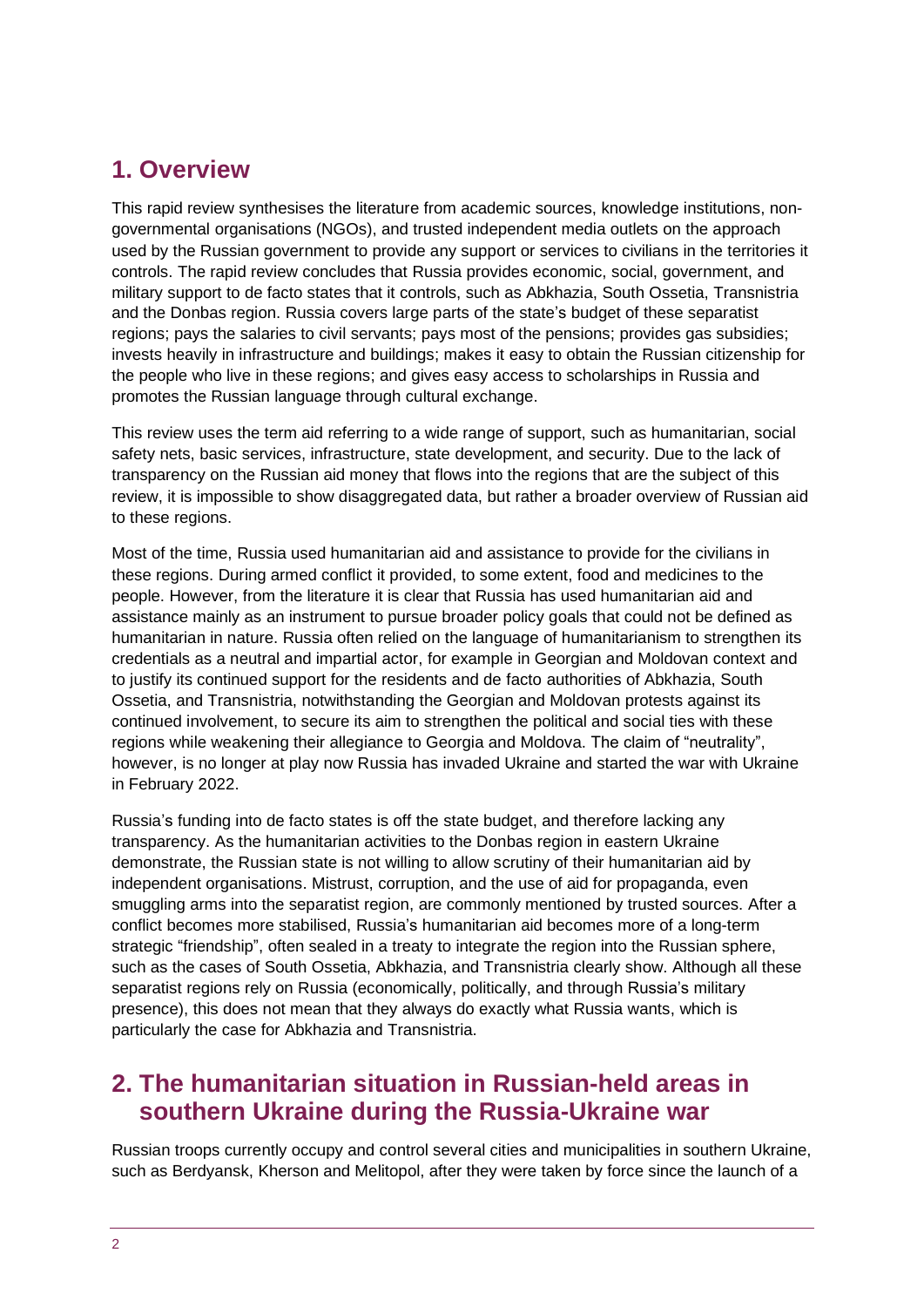full-scale invasion by Russia on 24 February 2022. Few reports have come out from these regions as much attention concentrates on the continuing atrocities of the war in other parts of Ukraine. Some independent sources mention that one of the first things the Russian occupying forces did when they had control over a city, was to target the local government officials to cooperate with them. In Melitopol, the mayor was reportedly kidnapped by Russian soldiers and replaced by a pro-Russian local councillor. <sup>1</sup> Although this is not the case in all cities, it shows that local governments loyal to Ukraine and fiercely resisting Russian occupation will not be accepted.

The Russians need the local authorities to keep public services running. To cite a Financial Times article: "The Russians take little interest in the operation of hospitals and schools, preferring to outsource that to locals".<sup>2</sup> Attempts have been made to declare the "Kherson People's Republic" as a breakaway region, like in the Donbas region of eastern Ukraine after 2014 when separatists took control over local authorities and declared the "Donetsk People's Republic" and the "Luhansk People's Republic". But in southern Ukraine this was met with mass protests and resisted by regional and local councils.

Citizens are cut off from news from Ukrainian media outlets and replaced by pro-Russian propaganda, giving occupied forces control over what information get transmitted on television and radio. <sup>3</sup> There are reports of intimidation and violence against local Ukraine journalists that try to continue to publish independently, for example through social media.<sup>4</sup> Russian soldiers have set up checkpoints in the region, preventing people from leaving and controlling all goods that go in and out of the cities. The region has been cut off from Kyiv and people can only safely move to the Crimea that was annexed by Russia in 2014.<sup>5</sup> Official humanitarian corridors to let people out who want to leave and to bring in food and medicines have not been agreed yet. With food and medicine supplies dwindling, the Russians have moved some ways into providing humanitarian aid, although there are reports of Russian forces giving out food and medicines mainly for propaganda. In many occupied cities, citizens go to the streets to protest against the Russian occupation. With some reports claiming that Russian authorities threaten to cut off water and electricity if more protests take place.<sup>6</sup>

<sup>1</sup> ['We're living a nightmare': life in Russian-occupied southern Ukraine. The Guardian](https://www.theguardian.com/world/2022/mar/14/were-living-a-nightmare-life-in-russian-occupied-southern-ukraine) (14 March 2022).

 $^2$  'Life under occupation: How Ukrainians are resisting Russian rule'. The Financial Times (16 March 2022). <https://www.ft.com/content/57a316b2-0bfd-463c-a26e-3ca291e9e04b>

<sup>&</sup>lt;sup>3</sup> 'Some in Ukraine's Russian-occupied southern cities take to the streets in show of defiance'. NBC News (13 March 2022) [https://www.nbcnews.com/news/world/ukraines-russian-occupied-southern-cities-take-streets-show](https://www.nbcnews.com/news/world/ukraines-russian-occupied-southern-cities-take-streets-show-defiance-rcna19171)[defiance-rcna19171](https://www.nbcnews.com/news/world/ukraines-russian-occupied-southern-cities-take-streets-show-defiance-rcna19171)

<sup>4</sup> 'Life under occupation: How Ukrainians are resisting Russian rule'. The Financial Times (16 March 2022). <https://www.ft.com/content/57a316b2-0bfd-463c-a26e-3ca291e9e04b>

<sup>5</sup> 'Some in Ukraine's Russian-occupied southern cities take to the streets in show of defiance'. NBC News (13 March 2022) [https://www.nbcnews.com/news/world/ukraines-russian-occupied-southern-cities-take-streets-show](https://www.nbcnews.com/news/world/ukraines-russian-occupied-southern-cities-take-streets-show-defiance-rcna19171)[defiance-rcna19171](https://www.nbcnews.com/news/world/ukraines-russian-occupied-southern-cities-take-streets-show-defiance-rcna19171)

<sup>&</sup>lt;sup>6</sup> ['We're living a nightmare': life in Russian-occupied southern Ukraine. The Guardian](https://www.theguardian.com/world/2022/mar/14/were-living-a-nightmare-life-in-russian-occupied-southern-ukraine) (14 March 2022).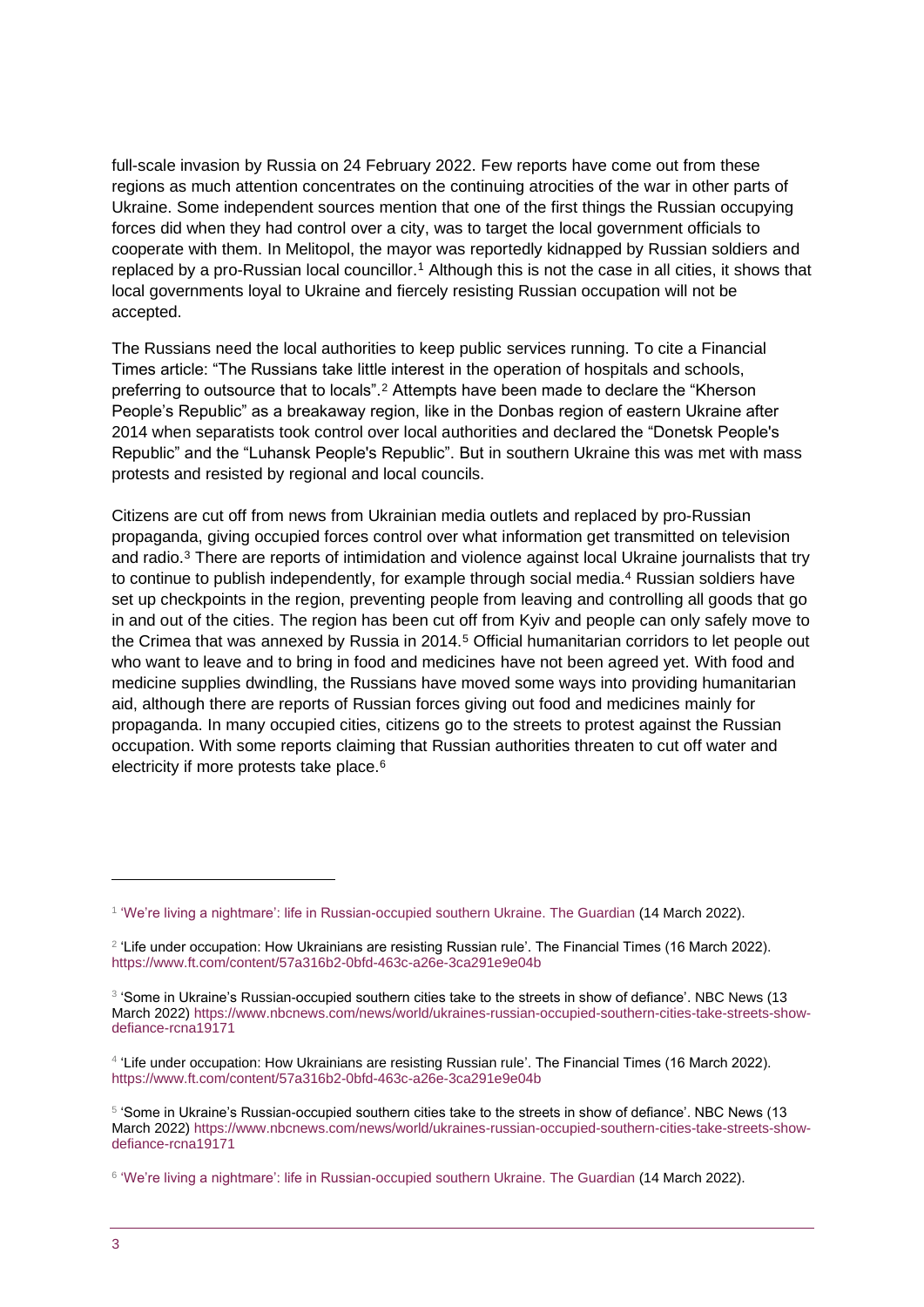A lot remains uncertain about what will happen next in Russian occupied cities in Ukraine. Some indications what might happen could come from experiences from Russian controlled regions elsewhere.

### <span id="page-3-0"></span>**3. Russia's approach to civilians in the separatist Donbas region before the Russian invasion of Ukraine**

Rácz and Moshes (2014) mention that after failed attempts by the Russian authorities to push for a federalisation of the Ukrainian state after the revolution that took out former president and pro-Russia ally Viktor Yanukovych, Moscow shifted towards a strategy of "frozen conflict". <sup>7</sup> What this means is that Russia supported the establishment of a non-recognised entity in the Donbas region of eastern Ukraine (Bowen, 2017).

In the occupied territories (by Russian proxies) the Ukraine state administration was quickly replaced by "new, de facto authorities, exercising their power with the active political, diplomatic, military and media support of Russia" (Rácz and Moshes, 2014: 6). Referenda on independence were quickly organised by the separatist authorities in Donetsk and Luhansk to legitimise the control over the region. Since 2014, Russian state propaganda has consistently promoted the separatist "Donetsk People´s Republic" and "Luhansk People´s Republic" as legitimate political actors (De Waal, 2018). Russian President Vladimir Putin called for the statehood of Eastern Ukrainian regions, which he called Novorossiya.

According to Scrinic (2014), civilians in the Donbas region have suffered under the new regime as they face a lack of resources and proper living conditions, robberies and violence organised by pro-Russian volunteers.<sup>8</sup> More than 3.5 million people in eastern Ukraine are in need of aid, according to UN figures (cited by [Arutunyan,](https://www.crisisgroup.org/who-we-are/people/anna-arutunyan) 2019). The aging segment of eastern Ukraine's population is hardest-hit of all, struggling to get by on pensions paid by Russia as low as US\$30 per month [\(Arutunyan,](https://www.crisisgroup.org/who-we-are/people/anna-arutunyan) 2019). The Kyiv government has been blamed persistently for the humanitarian catastrophe by Russian propaganda. The reality is that "the secessionist republics are conflict zones where political elites depend on the continuous presence of the Russian military and on Russian "humanitarian aid" for their economic security and survival" (Dunn and Bobick, 2014 – cited in Scrinic 2014: 82).

It is true that humanitarian aid from the west is blocked by the separatists, but also by heavy constraints that were put in place because of the economic blockade of the separatist region by the Ukraine government in Kyiv. So, the only support civilians receive, comes from Russia. Many humanitarian convoys of trucks sent by the Russian Emergencies Ministry have since crossed the border into eastern Ukraine but without any transparency or scrutiny as independent inspections by the Red Cross, Organization for Security and Co-operation in Europe (OSCE) or UN institutions do not take place.

 $7$  Federalisation would have given Russia substantial influence in Kyiv through Russia-backed political parties in eastern Ukraine (the same was proposed in Moldova and rejected by its government – see section about Transnistria).

<sup>&</sup>lt;sup>8</sup> This was backed by a reportage of the Wall Street Journal titled Dismal Russian Record in Occupied Eastern [Ukraine Serves as Warning \(](https://www.wsj.com/articles/dismal-russian-record-in-occupied-eastern-ukraine-serves-as-warning-11643988253)4 February 2022).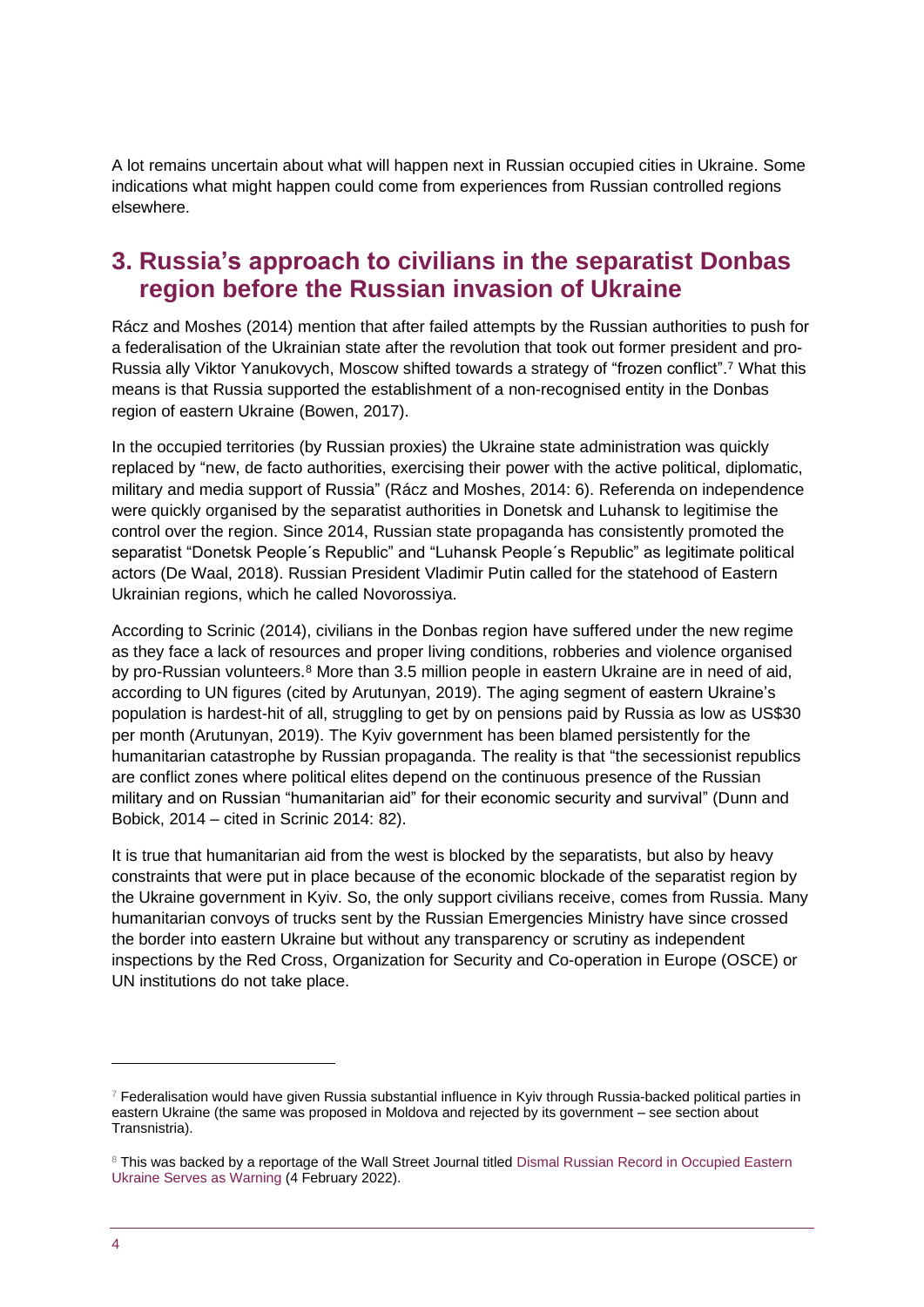In 2014, an OSCE mission in Ukraine reported "intense movements" of trucks transporting coal and bodies from the Luhansk region to the Russian Federation (cited by Scrinic, 2014). The report mentions that the Russian customs took care that the trucks be empty when they enter Ukraine. The OSCE mission confirmed that, out of the 106 vehicles that arrived in Donetsk, 18 trucks transported fuel, which does not fall under humanitarian aid. There are several witness accounts of ammunition entering the separatist areas through humanitarian convoys [\(Arutunyan,](https://www.crisisgroup.org/who-we-are/people/anna-arutunyan) 2019).

Arutunyan (2019) also mentions that out of frustration with the ineffectiveness of Russian humanitarian aid (not reaching the people most in need in eastern Ukraine), and continued suffering of the people in the Donbas region, Russian private aid groups have stepped in to deliver food and medicines. However, "[a]mid the lack of both coordination and common guidelines, grassroots groups distrust each other as well as Moscow, trading accusations that some workers are merely enriching themselves instead of delivering aid to needy people. This mistrust, the aid worker said, dominates the sector and keeps grassroots groups from getting along" [\(Arutunyan,](https://www.crisisgroup.org/who-we-are/people/anna-arutunyan) 2019: n/a).

Beyond un-coordinated and non-transparent humanitarian aid, Russia provides, to some extent, other things to civilians, which have been summarised by news agency Reuters in 2021. 9

- Moscow had issued more than 600,000 Russian passports to Donbass residents since President Vladimir Putin signed an order in April 2019 allowing them to apply for citizenship under an expedited procedure.
- Russia directly finances pensions and public sector salaries in eastern Ukraine after Kyiv stopped paying public sector wages and pensions to people registered as living in separatist-controlled areas.<sup>10</sup> Russia claims that it does not bankroll the separatist administrations.<sup>11</sup>
- Both separatist regions have abandoned the Ukrainian Hryvnia in favour of the Russian Rouble as their official currencies.
- Local schools now follow the Russian national curriculum instead of that taught in Ukraine.
- Russia lifted curbs on exports and imports of goods between Russia and parts of the Donetsk and Luhansk regions. Russian authorities claim the move was designed to compensate for the economic blockage between those regions and the rest of Ukraine.
- Local authorities in Donetsk said in January 2021 that Russia had begun supplying its Sputnik V vaccine against COVID-19 to rebel-controlled Donetsk despite a ban by Kyiv. However, the Russian Direct Investment Fund (RDIF), which markets the Sputnik vaccine abroad, said it did not supply the Donetsk or Luhansk breakaway regions.

<sup>&</sup>lt;sup>9</sup> [Factbox: How rebel-held regions of eastern Ukraine have grown closer to Russia | Reuters](https://www.reuters.com/world/europe/how-rebel-held-regions-eastern-ukraine-have-grown-closer-russia-2021-12-15/) (15 December 2021).

 $10$  Some background on the constraints of receiving a pension in the separatist regions comes from Kharkiv Human Rights Protection Group articl[e Ukraine's MPs leave Donbas pensioners to keep dying for their pensions](https://khpg.org/en/1580942061)  [\(6 February 2020\).](https://khpg.org/en/1580942061)

<sup>11</sup> See als[o Moscow is bankrolling Ukraine rebels: ex-separatist official | Reuters](https://www.reuters.com/article/us-ukraine-crisis-separatists-idUSKCN1251UQ) (5 October 2016).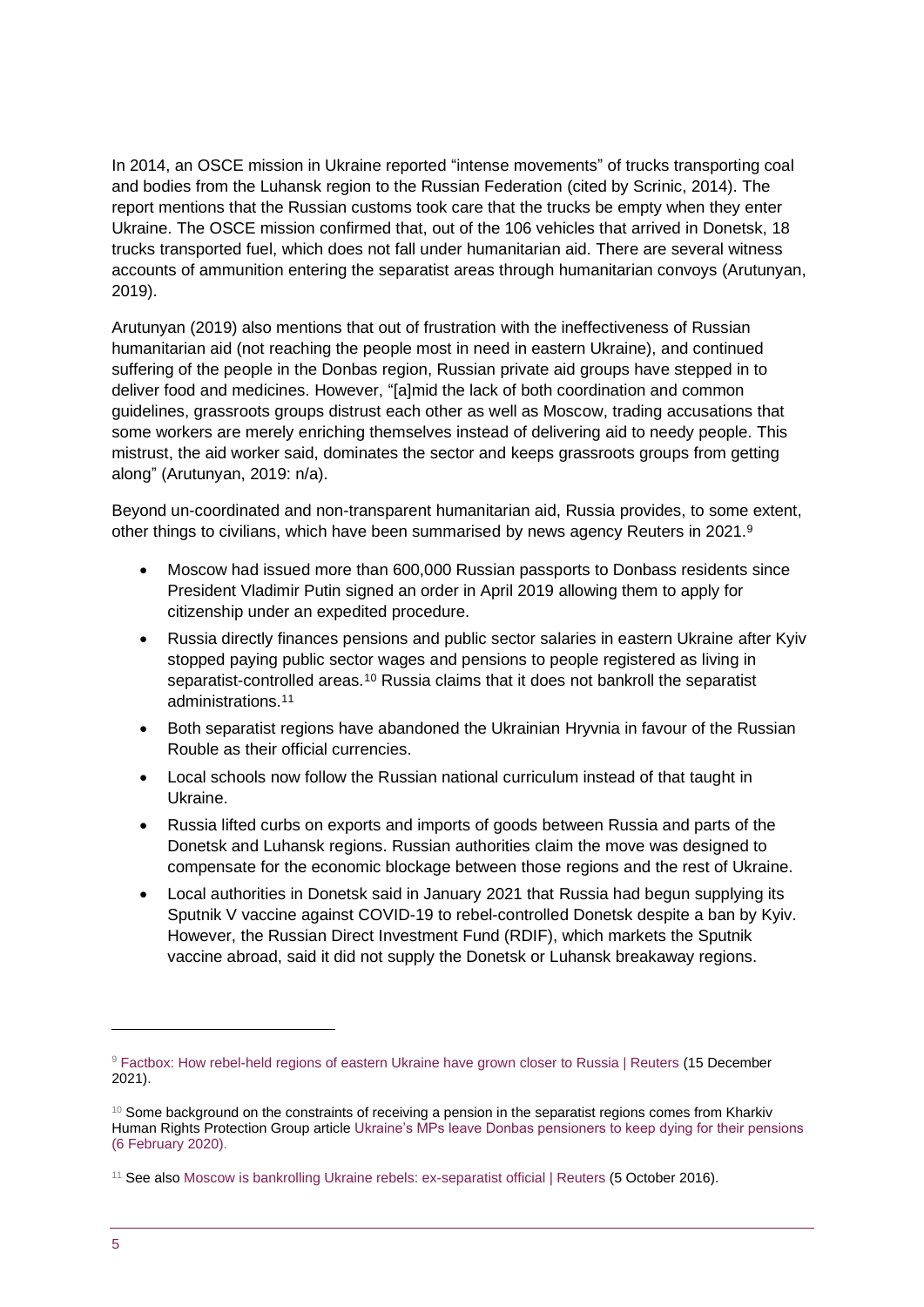De Waal (2018) mentions that Russia spends US\$3 billion annually in the Donbas region, none of it coming from the Russian budget. In 2020, the estimation by the Ukraine government was that Russia spends a total of about US\$1.3 billion annually on salaries alone in separatist-held parts of Ukraine, including Crimea as well as the Donbas region. <sup>12</sup> According to government documents claimed to be obtained in 2021 by the Donbas.Realities desk of RadioFreeEurope/RadioLiberty, the Russian government was willing to spend around 900 billion Roubles (US\$12.4 billion) over a three year period on financial support into eastern Ukraine. The planned spending described in the documents appears to represent a significant increase in average salary by bringing it in line with the neighbouring Russian region of Rostov.<sup>13</sup>

# <span id="page-5-0"></span>**4. Russia's approach to civilians in Transnistria (Moldova)**

Russia supports the tiny separatist region of Transnistria within Moldova but resist the idea of an independent Transnistria. Russia has over 400 soldiers based in Transnistria under the name of a "peace keeping" force (Miarka, 2020).<sup>14</sup> In 2003, Russia and Transnistria put forward the Kozak Memorandum, which envisaged that Transnistria re-joins Moldova but keeps a Russian military presence and has veto powers on Moldova's future foreign and security policies (De Waal, 2018). Such a special autonomy of Transnistria within the state of Moldova would give the Russia-backed separatists, and with that Russia itself, a *de facto* veto power in important issues of the country. As such, the Moldovan government, after a long process, did not accept the proposal (Rácz and Moshes, 2014).

Russia uses its control in Transnistria to enforce economic ties with the separatist region. Although trade with Russia has reduced in favour of Moldova in recent years (Kermach, 2017), opening up the Russian labour market to citizens of Transnistria has generated significant revenues for the Transnistrian budget. Miarka (2020) mentions that in the period between January to March 2019, most of the volume of private money transfers into the region came from workers in Russia who transferred via electronic systems US\$5 million.

Targeted subsidies and gas subsidies are also an extremely important manifestation of the Russia's financial support for strengthening the state of Transnistria (Miarka, 2020). De Waal (2018) even mentions that Transnistria receives Russian gas for free as Gazprom sends the bill to the Moldovan company MoldovaGaz, which refuses to pay for its breakaway territory. The unpaid bill is now estimated to exceed \$6 billion. Calus (2015) mentions that free natural gas supplies are worth US\$270 million.

Walker (2015) states that it is difficult to verify exact figures, as like in eastern Ukraine, the funds are kept outside the budget, but he refers to sources that estimate that Russia injects around US\$100 million a year into the Transnistrian economy. Most of that money is to provide welfare services as well as to prop up the expenses for Transnistrian armed forces. For example, since

<sup>&</sup>lt;sup>12</sup> ['Russia Plans To Spend \\$12 Billion In Separatist-Held Parts Of Ukraine: Documents'](https://www.rferl.org/a/russia-ukraine-donetsk-luhansk-/31479593.html) [RadioFreeEurope/RadioLiberty](https://www.rferl.org/a/russia-ukraine-donetsk-luhansk-/31479593.html) (27 September 2021).

<sup>&</sup>lt;sup>13</sup> 'Russia Plans To Spend \$12 Billion In Separatist-Held Parts Of Ukraine: Documents' [RadioFreeEurope/RadioLiberty](https://www.rferl.org/a/russia-ukraine-donetsk-luhansk-/31479593.html) (27 September 2021).

<sup>&</sup>lt;sup>14</sup> "Russian peacekeeper clearly supported the Transnistrian regime in strengthening the military capabilities and created a 'Transnistrian Army' which outnumbers the Moldovan Army" (Munteanu and Munteanu 2007: 51).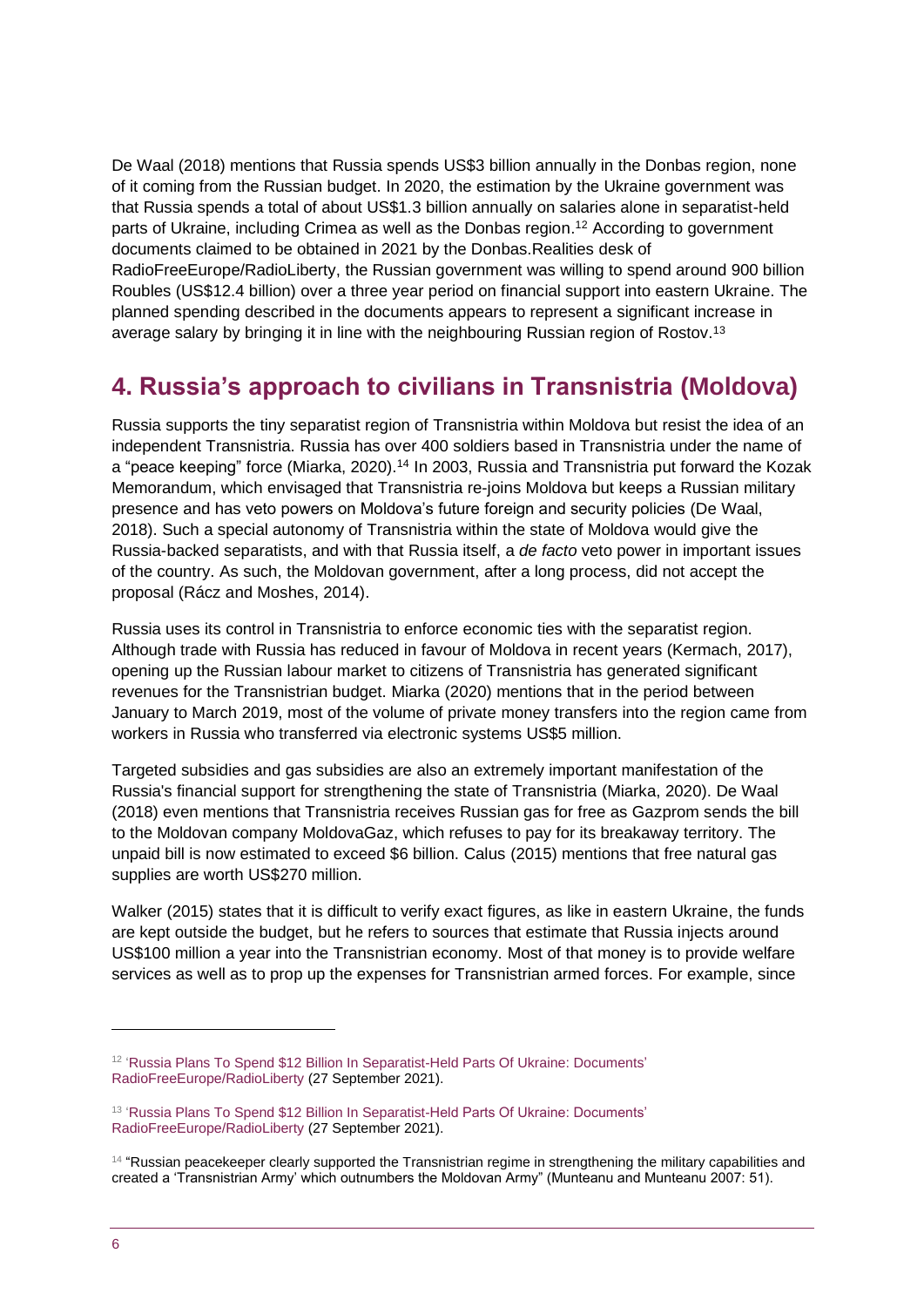2008 the Russian Federation pays out allowances for the pensions of residents in Transnistria (De Waal, 2018). Walker (2015) estimates that this annual donation represents about 70% of the total Transnistrian budget. This financial support "is designed not only to deliver better public services to the population, it is intended to buy Moscow political leverage to shape the breakaway state's foreign policy direction" (Walker, 2015: n/a).

Part of the money comes from humanitarian aid targeted at health care, such as financing the modernisation of hospital wards and purchase of modern equipment, and education, such as financing the construction and renovation of schools and kindergartens, and printing textbooks (Miarka, 2020). As Miarka (2020) highlights, in this context, the organisation of the Eurasian Initiative in Moscow, which provides a platform for material aid to Transnistria, is important. The organisation started its activity in 2012 with Russian state funds. With those funds it was possible to implement many social projects in Transnistria.

However, since 2015, Russia has reduced direct financial support to Transnistria. De Waal (2018) mentions two reasons. First, this may be because of Russia's high bills for Crimea and eastern Ukraine. Second, Russia might think that the new leadership of Transnistria of a wealthy business conglomerate named Sheriff can afford to meet some of the social costs of the population. However, as Walker (2015) and De Waal (2018) argue, as control comes with a high price tag for Russia, lowering these costs could move the Transnistrian authorities more towards Moldovan and EU support, as the Transnistrian leaders are still independent from Moscow and have shown that in several occasions.

# <span id="page-6-0"></span>**5. Russia's approach to civilians in South Ossetia and Abkhazia (Georgia)**

After the collapse of the Soviet Union, a period of conflict broke out in the Caucasus where regions such as Abkhazia and South Ossetia started to claim independence from Georgia. Russian peacekeeping troops were stationed in the two regions. The 2008 war in Georgia concentrated mainly in South Ossetia, where Russian forces fought against Georgian forces. After the five-day war, Russia officially recognised the independence of the Abkhazian and South Ossetian regimes and since have increased their control and influence significantly in the two regions (De Waal, 2018), by signing an "Agreement on Friendship, Cooperation, and Mutual Support" (Ambrosio & Lange, 2018). In 2014 the two regions signed new treaties which provided for a "coordinated foreign policy" and a "single space of defence and security" of Russia with the respective regions (Gerrits & Bader, 2016). The treaties also made it easier for citizens to obtain Russian citizenship and ensured an increase of average salaries to a level comparable to that in the Southern Federal District of the Russian Federation (Ambrosio & Lange, 2018; Gerrits & Bader, 2016).

Since the war ended in 2008…

*Russia has built a number of military bases in the two regions, protects their borders, promotes their international recognition as independent states, restores damaged and builds new infrastructure, covers virtually all of South Ossetia's and most of Abkhazia's state budgets and it carries out part of public administration in the two regions. Abkhazia and South Ossetia have been effectively turned into Russian dependencies. (Gerrits & Bader, 2016: 298)*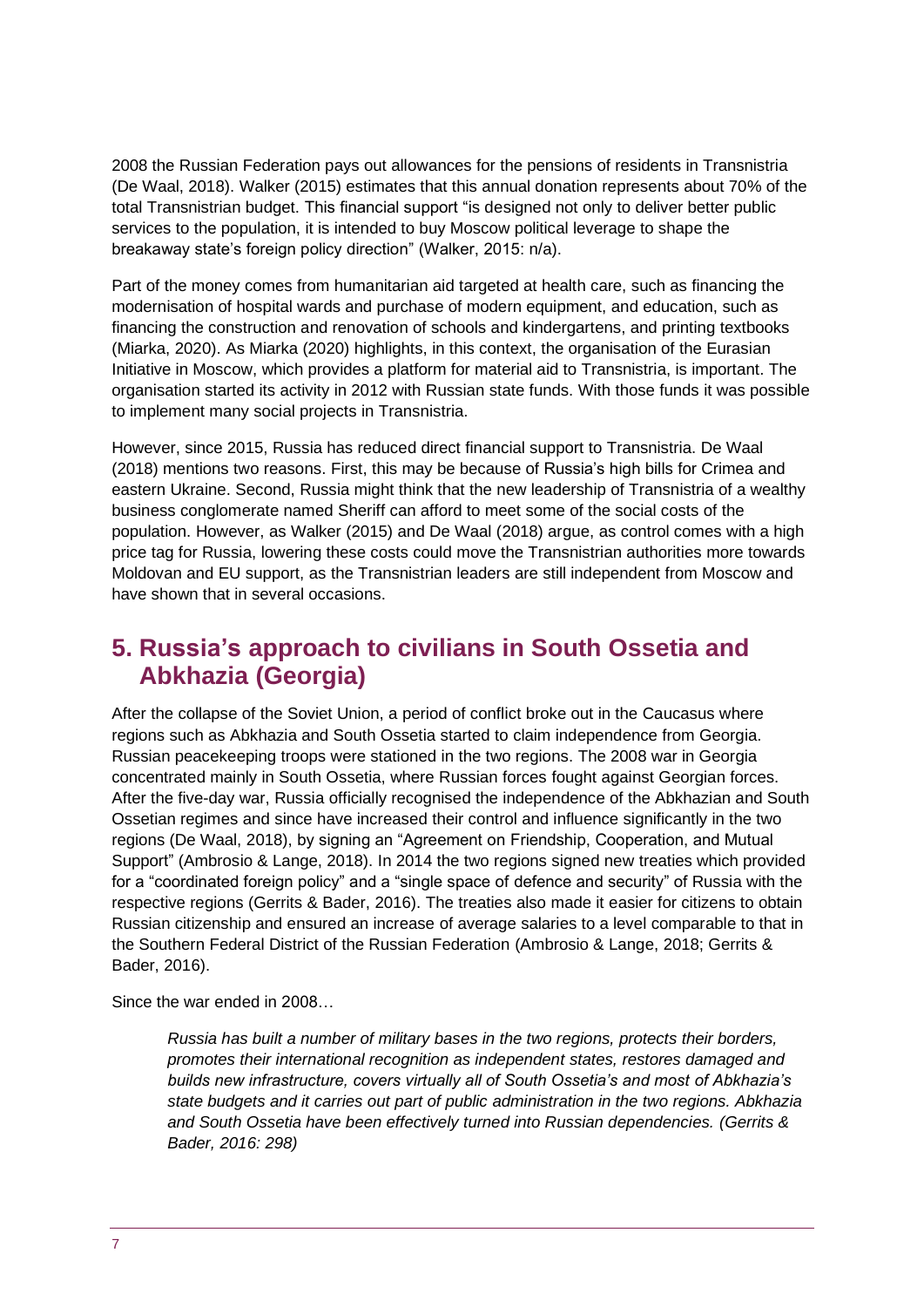The infrastructural development of Abkhazia and South Ossetia is largely delegated to the Russian Ministry of Regional Development, whose official mandate concerns the development of the subjects of the Russian Federation rather than foreign territories (Gerrits & Bader, 2016). Russia also provides direct financial aid to the regions. In 2012, the direct aid was 22% of the Abkhaz budget, which was two years earlier estimated at 60% of the Abkhaz budget. However, by including investments in infrastructure development the Russian subsidy to the Abkhaz budget in 2012 still accounted for approximately 70% of the total budget (Gerrits & Bader, 2016). In South Ossetia, Russia contributes fully to the budget with a calculation that this amounted to one billion dollars including infrastructure development between 2008 and 2013 (Gerrits & Bader, 2016).

On top of these expenditures into the two regions, Russia also provides pension payments for Russian passport holders. With the "passportisation" of the two regions, the large majority of the people have Russian passports, which increases the pension obligations by the Russian Federal State. Gerrits and Bader (2016) highlight two benefits for Russia to issue passports to inhabitants of the two regions: i) it is seen as an effective means to strengthen the loyalty of Abkhazian and South Ossetian citizens to Russia and by extension to weaken their affiliation to Georgia; ii) the issuing of passports has made it possible for Russia to invoke a responsibility-to-protect argument, as it did during the conflict with Georgia in August 2008.

Other linkages that Russia has built with the two regions include promoting educational exchange through scholarships to a significant share of high school graduates from the two regions (Kirova, 2012). Furthermore, Russia actively promotes the Russian language and culture through a range of government agencies and government-organised non-governmental organisations, such as the Federal Agency for the Commonwealth of Independent States, Compatriots Living Abroad and International Humanitarian Cooperation (Gerrits & Bader, 2016).

Although the two regions seem identical, Abkhazia is on a different route than South Ossetia. As De Waal (2018) explains, the Abkhazia elite is not willing to give too much control to Russia, for example resisting in the treaty of 2014 a provision for Russians to have a fast track to acquire Abkhaz citizenship, which would give them the right to acquire property in Abkhazia—which noncitizens are currently denied. "The fear in Abkhazia is that if Russians are allowed to buy property, then the country's prime real estate will quickly be snapped up and Russia will become the legal owner of Abkhazia" (De Waal, 2018: 24).

[Kolstø](https://www.tandfonline.com/author/Kolst%C3%B8%2C+P%C3%A5l) (2020: 141) explains that de facto states such as Abkhazia surprisingly and repeatedly are "both willing and able to defy the wishes of their patrons and pursue their own agendas instead". Abkhazia indeed continues to seek recognition as an independent state (Smith, 2018), although it still needs Russia as patron because only very few countries recognise its independency. On the other hand, South Ossetia is much smaller with a less diverse economy and shrinking population and as such has become more a part of Russia, and even desires to be absorbed within the Russian state (Farniev, 2014; Smith, 2018).

As the NATO Strategic Communications Centre of Excellence publication (2019) mentions, it is Russia's continued supply of so called "humanitarian assistance" in South Ossetia and Abkhazia throughout a long period that pre-dates the 2008 war that set the base for the integration of the two regions into Russian space. For example, in June 2004, it delivered humanitarian aid, consisting of supplies of food and fuel, at the request of the South Ossetian authorities (NATO, 2019). During the August 2008 conflict, Russia increased its humanitarian activities of providing significant quantities of food, water, medications, water purification facilities, diesel power plants,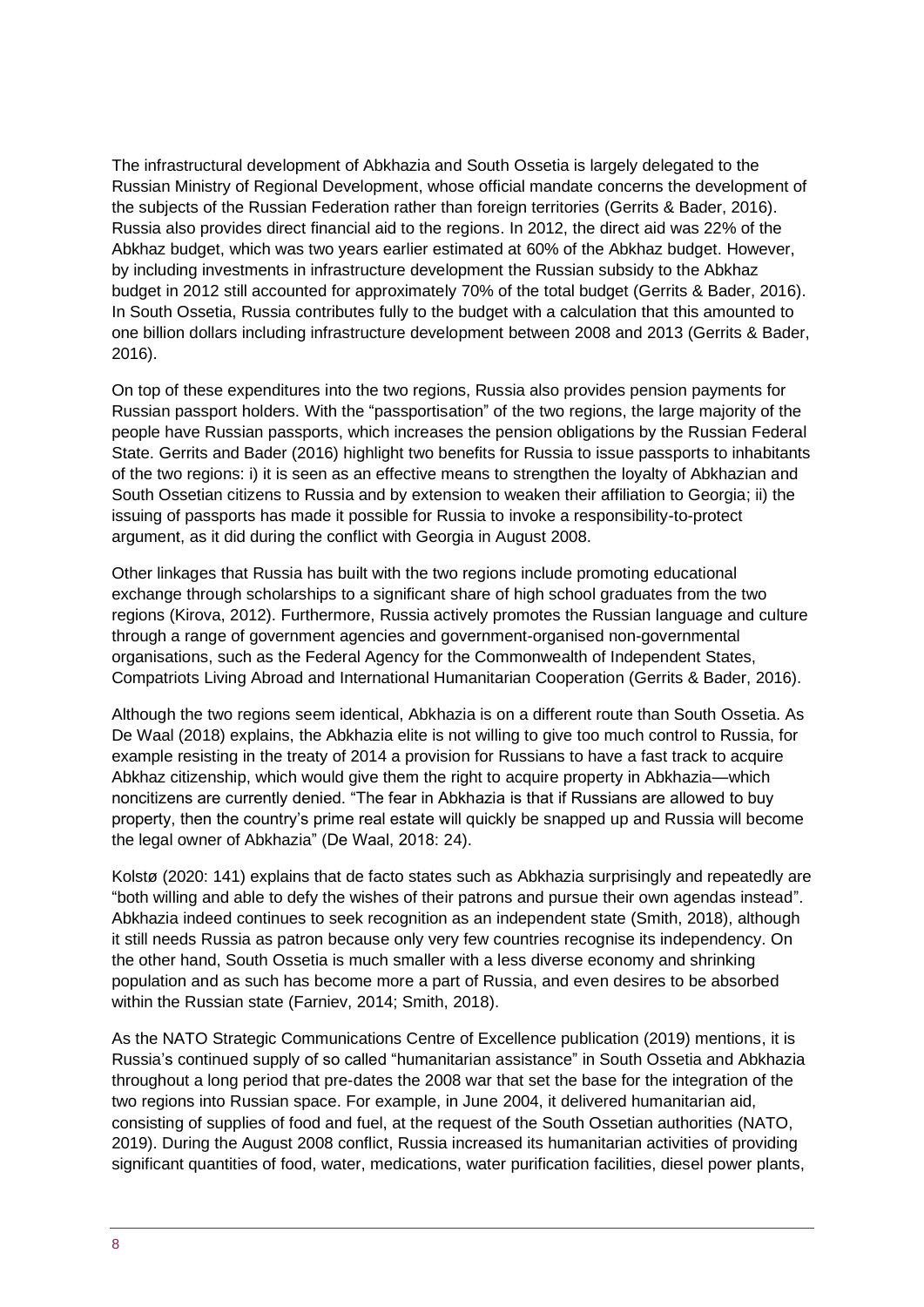tents and other material resources. More than 200 rescue workers conducted search and rescue operations in destroyed buildings. When the conflict stabilised, Russia rebuilt destroyed infrastructure and buildings (NATO, 2019). However, the report clearly makes the point that although Russian humanitarian aid was adequate and brought relief to the populations, particularly in South Ossetia, the logic of deploying humanitarian assets was mainly political and served diplomatic ambitions.

*Humanitarian assistance thus enabled Russia to create and sustain a narrative of impartiality and preoccupation with civilian protection, reinforcing its claim to be acting in self-defence and in accordance with an international mandate. In short, humanitarianism was a source of legitimacy for Russia and thus a diplomatic and information domain enabler. (NATO, 2019: 220).*

Long term, provision of humanitarian aid can potentially render the recipient economically dependent on the party supplying assistance. Gerrits and Bader (2016) indeed show that building economic linkages is an important strategy for Russia. They cite sources that mention that 99% of foreign direct investment come from Russia, although investments by Turkey are on the rise in Abkhazia. This integration is not only in trade and investment, but the regions have adopted Russian technical and commercial standards, and its electricity grid has been united with that of the Russian Federation. In addition, the Russian state company Russian Railways controls the rail network of Abkhazia, and other Russian companies oversee the development of Abkhaz sea infrastructure. Furthermore, state-owned Rosneft, Russia's largest oil company, looks for oil off the Abkhaz coast (Gerrits & Bader, 2016). Russian trade with Abkhazia and South Ossetia is also facilitated by the fact that the regions continue to use the Russian Rouble as their primary currency. However, as [Blakkisrud](https://www.tandfonline.com/author/Blakkisrud%2C+Helge) et al. (2021) argue, economic and trade relations do not necessarily increase trust, with Russia increasingly frustrated about Abkhazian authorities seeking self-interests, which recently has reduced economic activities between the region and its patron.

The claim of independence while depending heavily on financial support from Russia is a tight balance for Abkhazia. Rising criminal activities in the region made the Russian authorities propose to set up a huge joint Russian-Abkhazian "Information and Coordination Center to Combat Organized Crime and Other Kinds of Criminality" housing 400 employees. However, the Abkhazian authorities resisted, not because they did not share concerns about the growing lawlessness in Abkhazia – which increasingly targeted Russian middle-class citizens on holiday in the country (Abkhazia is an important holiday destination for Russian families) – but because they perceived it as an attempt to merge the two states' ministries of the interior for practical purposes, reducing the authorities' sovereignty [\(Kolstø,](https://www.tandfonline.com/author/Kolst%C3%B8%2C+P%C3%A5l) 2020).

## <span id="page-8-0"></span>**6. References**

- Ambrosio, T., & Lange, W. (2016). "The architecture of annexation? Russia's bilateral agreements with South Ossetia and Abkhazia", *Nationalities Papers*, 44(5), 673-693. <https://doi.org/10.1080/00905992.2016.1203300>
- [Arutunyan,](https://www.crisisgroup.org/who-we-are/people/anna-arutunyan) A. (2019). ["Getting Aid to Separatist-held Ukraine"](https://www.crisisgroup.org/europe-central-asia/eastern-europe/ukraine/getting-aid-separatist-held-ukraine), online article published by the International Crisis Group on 13 May 2019 (retrieved March 2022).
- Blakkisrud, H., Kemoklidze, N., Gelashvili, T., and Kolstø, P. (2021). "Navigating de facto statehood: trade, trust, and agency in Abkhazia's external economic relations", *Eurasian*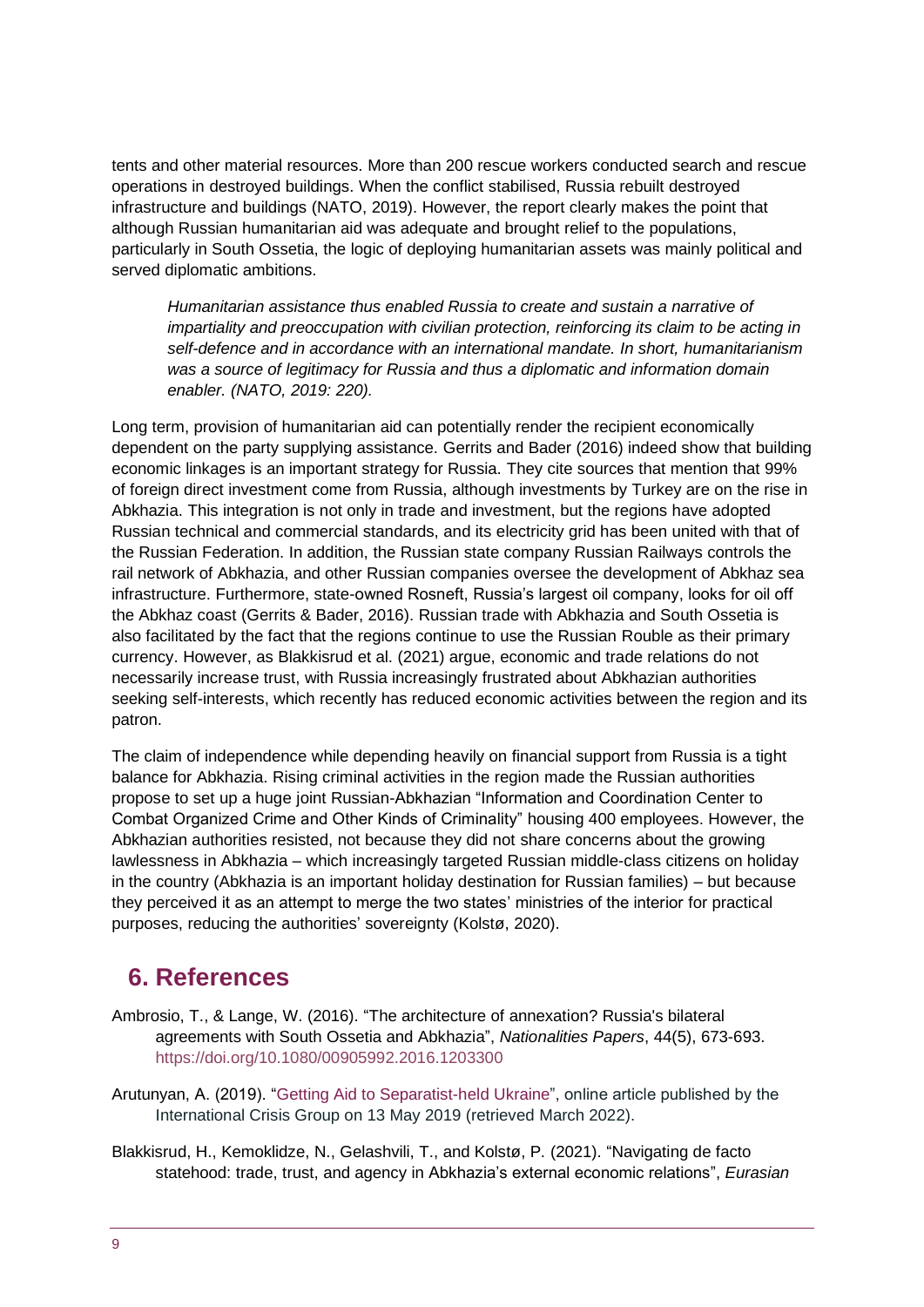*Geography and Economics*, 62(3), 347-371. <https://doi.org/10.1080/15387216.2020.1861957>

- Bowen, A.S. (2019). "Coercive diplomacy and the Donbas: Explaining Russian strategy in Eastern Ukraine", *Journal of Strategic Studies*, 42(3-4), pp. 312-343. <https://doi.org/10.1080/01402390.2017.1413550>
- Calus, K. (2015). ["Transnistria's economy going from bad to worse"](http://www.neweasterneurope.eu/articles-and-commentary/1462-transnistria-s-economy-going-from-bad-to-worse), New Eastern Europe.
- De Waal, T. (2018). ["Uncertain Ground: Engaging with Europe's de facto states and breakaway](https://carnegieeurope.eu/2018/12/03/uncertain-ground-engaging-with-europe-s-de-facto-states-and-breakaway-territories-pub-77823#:~:text=Uncertain%20Ground%3A%20Engaging%20With%20Europe)  [territories"](https://carnegieeurope.eu/2018/12/03/uncertain-ground-engaging-with-europe-s-de-facto-states-and-breakaway-territories-pub-77823#:~:text=Uncertain%20Ground%3A%20Engaging%20With%20Europe), Carnegie Europe, Carnegie Endowment for International Peace: Washington DC.
- Gerrits, A.W.M. and Bader, M. (2016). "Russian patronage over Abkhazia and South Ossetia: implications for conflict resolution", *East European Politics*, 32:3, 297-313, <https://doi.org/10.1080/21599165.2016.1166104>
- Kermach, R. (2017). "The sources of sustainability of the Transnistrian de facto state", *Ukraine Analytica*, 3(9), 14-22. <https://dif.org.ua/uploads/pdf/12547699959d226d0e09df1.58050559.pdf>
- Kolstø, P. (2020). "Biting the hand that feeds them? Abkhazia–Russia client–patron relations, Post-Soviet Affairs", 36:2, 140-158. <https://doi.org/10.1080/1060586X.2020.171298>
- Miarka, A.A. (2020). "Para-states as an instrument for strengthening Russia's position the case of Transnistria", *Journal of Strategic Security,* 13(2), pp. 1-18. [https://doi.org/10.5038/1944-](https://doi.org/10.5038/1944-0472.13.2.1750) [0472.13.2.1750](https://doi.org/10.5038/1944-0472.13.2.1750)
- Munteanu, A. and Munteanu, I. (2007). "Transnistria: a paradise for vested interests", SEER: *Journal for Labour and Social Affairs in Eastern Europe*, 10(4), pp. 51-66. <https://www.jstor.org/stable/43293238>
- NATO (2019). "Humanitarian aid in the Russo-Georgian conflict", NATO Strategic Communications Centre of Excellence. Retrieved from [stratcomcoe.org](https://stratcomcoe.org/cuploads/pfiles/humanitarian_aid_rus_geo.pdf) (March 2022).
- Rácz, A. and Moshes, A. (2014). ["Not Another Transnistria: How Sustainable is Separatism in](https://www.files.ethz.ch/isn/186052/analysis4.pdf)  [Eastern Ukraine?"](https://www.files.ethz.ch/isn/186052/analysis4.pdf), The Finnish Institute of International Affairs: Helsinki.
- Scrinic, A. (2014). "Humanitarian aid and political aims in Eastern Ukraine: Russian involvement and European response", *Eastern Journal of European Studies*, 5(2), pp. 77-88. [https://EconPapers.repec.org/RePEc:jes:journl:y:2014:v:5:p:77-88](https://econpapers.repec.org/RePEc:jes:journl:y:2014:v:5:p:77-88)
- Smith, M. E. (2018). "De Facto State Foreign Policy "Social Moves" in Abkhazia and South Ossetia", *Iran & the Caucasus*, *22*(2), 181–205.<https://www.jstor.org/stable/26548936>
- Walker, M. (2015). ["Russia's economic troubles threaten support for breakaway republic of](https://blogs.lse.ac.uk/lsee/2015/03/24/russias-economic-troubles-threaten-support-for-breakaway-republic-of-transnistria/)  [Transnistria"](https://blogs.lse.ac.uk/lsee/2015/03/24/russias-economic-troubles-threaten-support-for-breakaway-republic-of-transnistria/), LSE blog post on 24 March 2015 (retrieved March 2022).